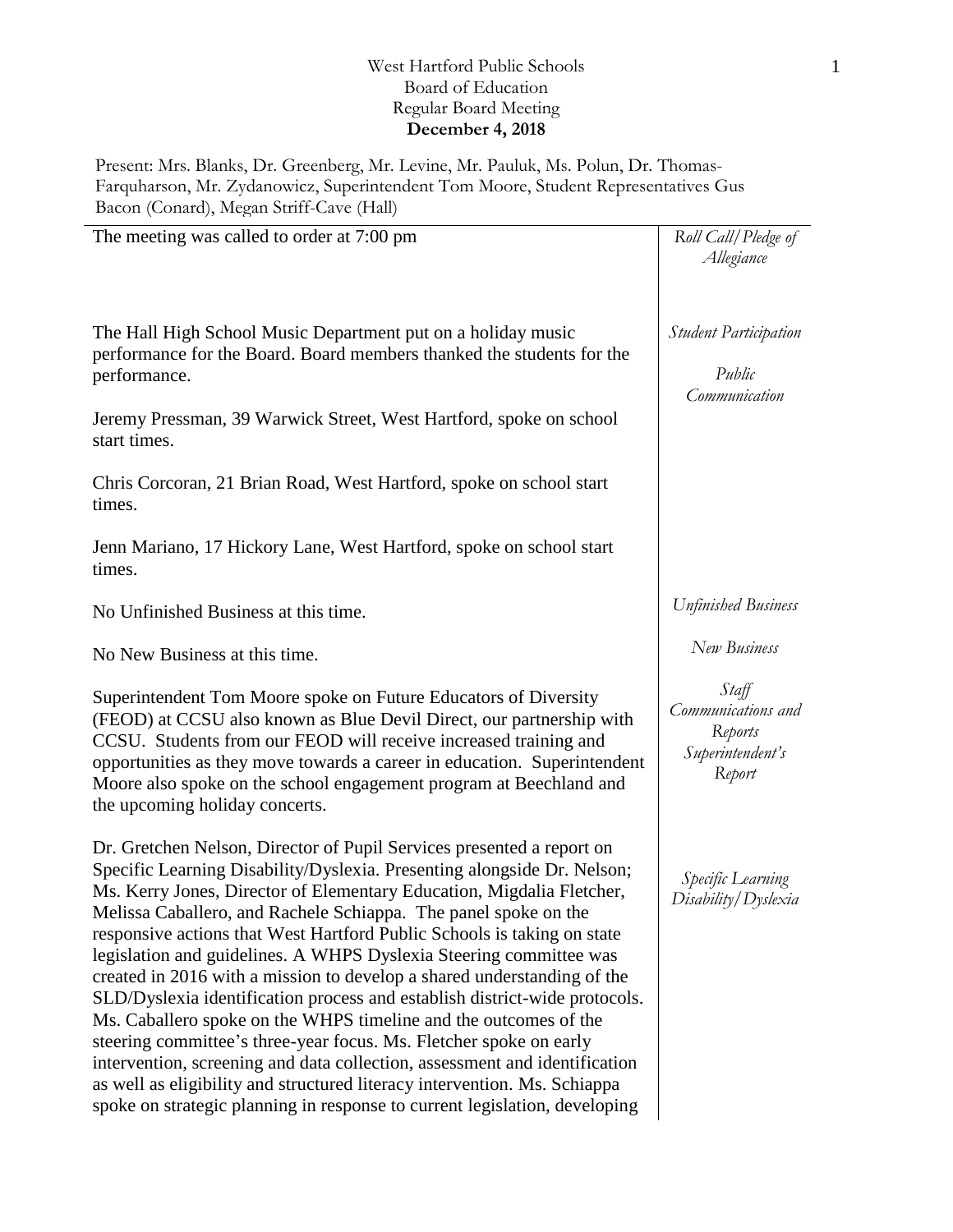protocols for K-12 and expanding workgroups. The Board asked questions regarding structured literacy interventions, the options explored when students do not qualify for support under the SLD/Dyslexia umbrella, how we compare with other districts and partnerships formed with families.

Mr. Paul Vicinus, Assistant Superintendent for Curriculum, Instruction and Assessment presented to the Board a report on Graduation Requirements. Presenting alongside Mr. Vicinus; Ms. Anne McKernan, Director of Secondary Education. This report is an overview of the current graduation requirements and the new state graduation requirements effective for the graduating class of 2023 (next year's freshmen class). The new graduation requirements increase the total credits required to 25.0, currently West Hartford's requirement is 21.75, adding a World Language and Capstone requirement and an increase to the Health requirement, while maintaining civics and arts requirements. Mr. Vicinus spoke on the planning process for implementation, including the formation of a District Requirement Committee and a BOE Policy Review Committee. Over the next year he will prepare and present public reports and updates to the Board. The Board asked questions regarding vocational training, college readiness, how we compare with the rest of the country as well as timing for incoming freshman and the cost associated with additional credits.

Mr. Zydanowicz moved and Ms. Polun seconded:

THAT the Board of Education approve the Financial Report for the period ending October 31, 2018

Motion passed unanimously.

Dr. Greenberg moved and Ms. Polun seconded:

THAT the Board of Education approve the revised minutes of the Regular Board of Education meeting of November 20, 2018.

Motion passed unanimously.

Hall High School Student Representative Megan Stiff-Cave reported to the Board on The Blackbox Theaters upcoming comedy "*The Answer*"

*Graduation Requirements*

*Routine Matters Approval of Financial Report*

> *Approval Of Minutes*

*Information and Reports*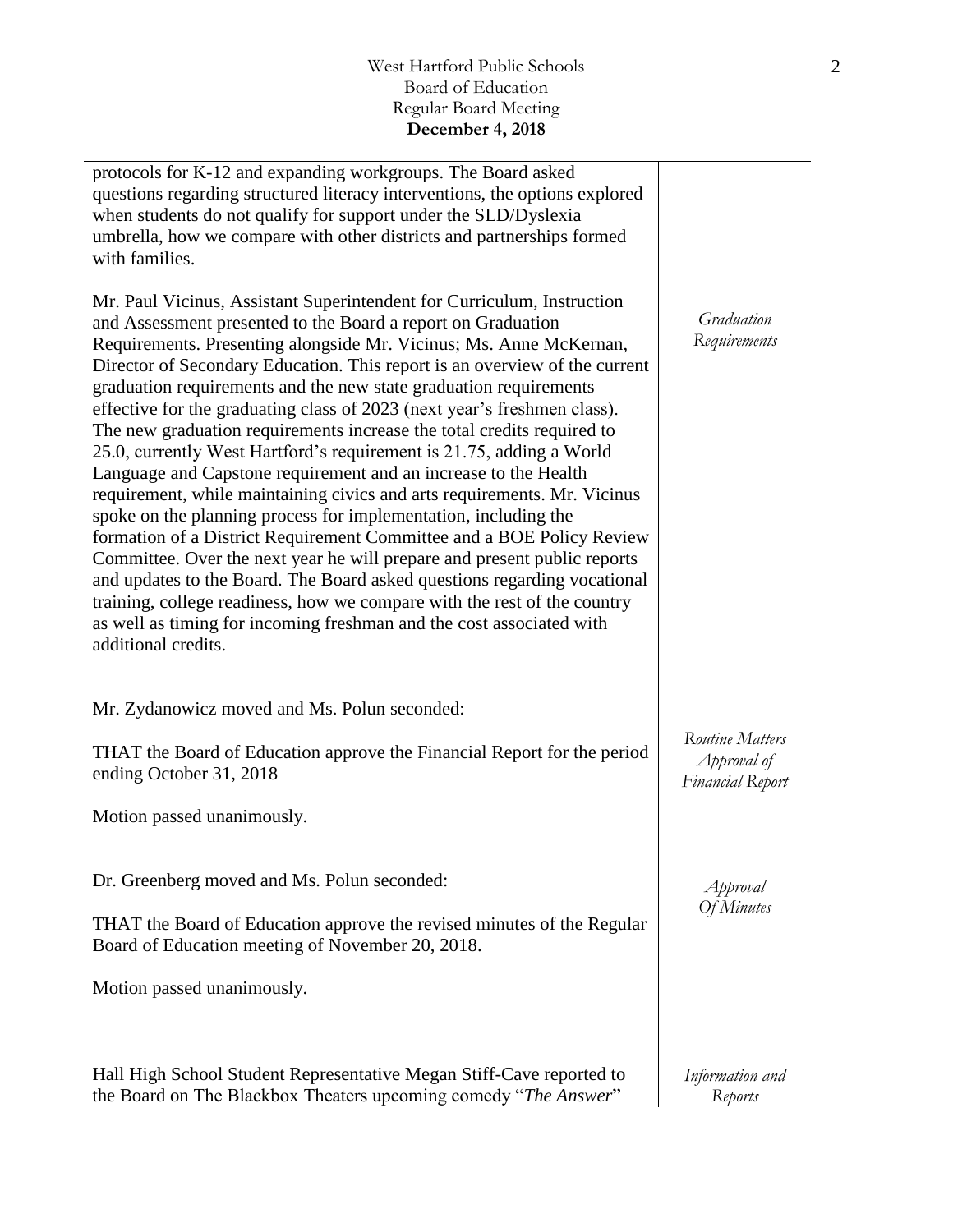directed by two Hall High School seniors, Unified Theaters Talent Show this coming Friday, December 7, the winter sports season and the cross country's student athlete of the season. Conard High School Student Representative Gus Bacon reported to the Board on the winter concert to be held on December 19<sup>th</sup>, Conard's choir performing at the Wolfpack hockey game, the field hockey team and the Cocoa Cola Scholarship program. Gus also reported on Gavin Sherry winning cross country athlete of the season. Mr. Pauluk reported on his attendance of the WHCTV Board meeting. Dr. Thomas-Farquharson reported on the Star Assembly held at COIA. Ms. Polun reported on the West Hartford Human Rights Commission demonstration. Mrs. Carol Blanks announced the following meeting dates: 1. Tuesday, December 18, 2018, Regular Board of Education meeting, Town Hall, 50 South Main Street, room 314, Legislative Chamber, 7:00 p.m. 2. Tuesday, January 15, 2018, Regular Board of Education meeting, Town Hall, 50 South Main Street, room 314, Legislative Chamber, 7:00 p.m. No request for future agenda items. No comments from visitors at this time. Mr. Zydanowicz moved and Dr. Greenberg seconded: THAT the Board of Education adjourn at 9:00 p.m. Motion passed unanimously. ATTEST: \_\_\_\_\_\_\_\_\_\_\_\_\_\_\_\_\_\_\_\_\_\_\_ \_\_\_\_\_\_\_\_\_\_\_\_\_\_\_\_\_\_\_\_\_\_\_\_\_\_ Mrs. Carol Blanks, Chairperson Dr. Lorna Thomas-Farquharson, **Secretary** *Respectfully submitted by: Mrs. C. Rogers, Clerk of the Board Future Business: Announcement of Meeting Dates Request for future Agenda Items Comments from Visitors Adjournment*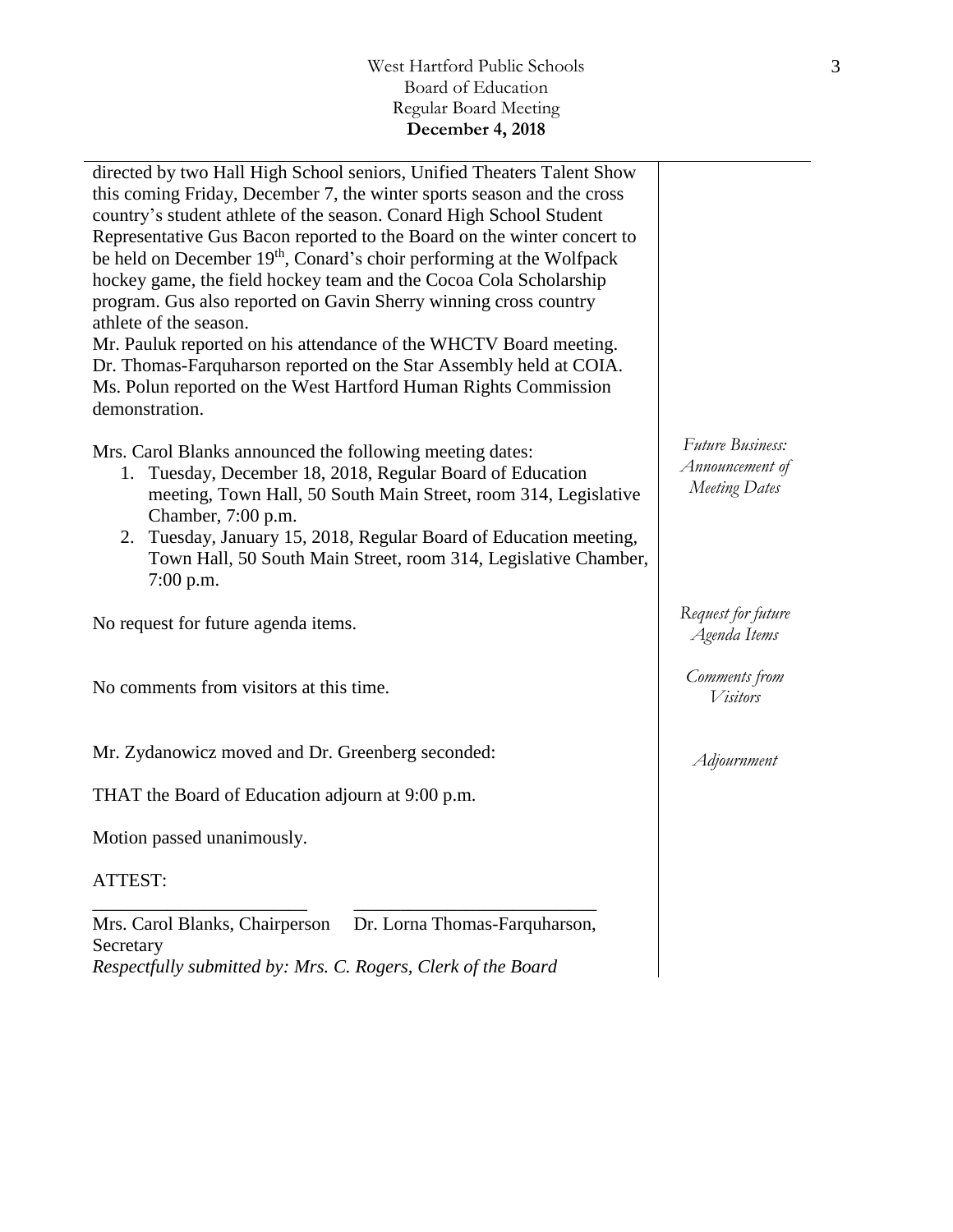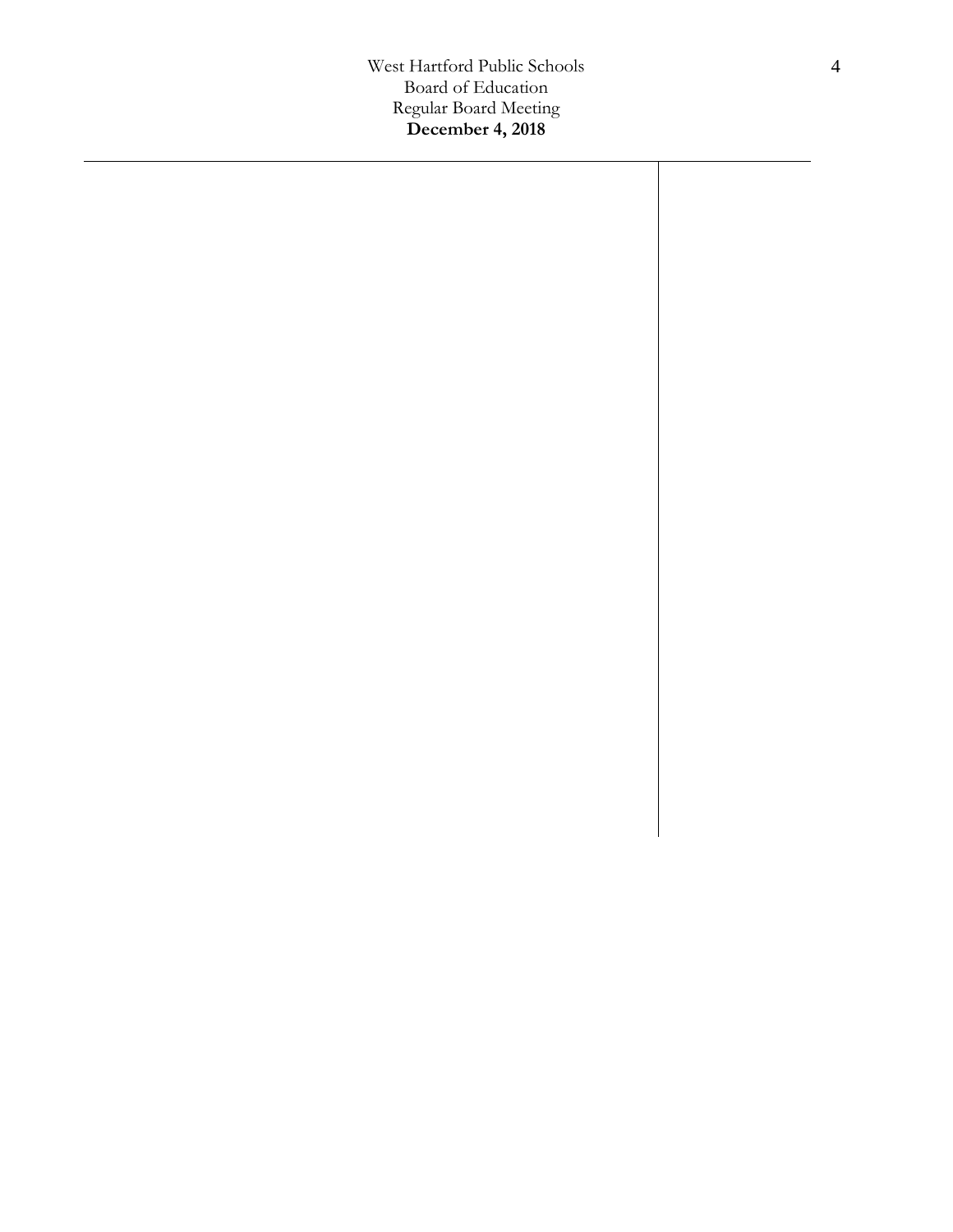